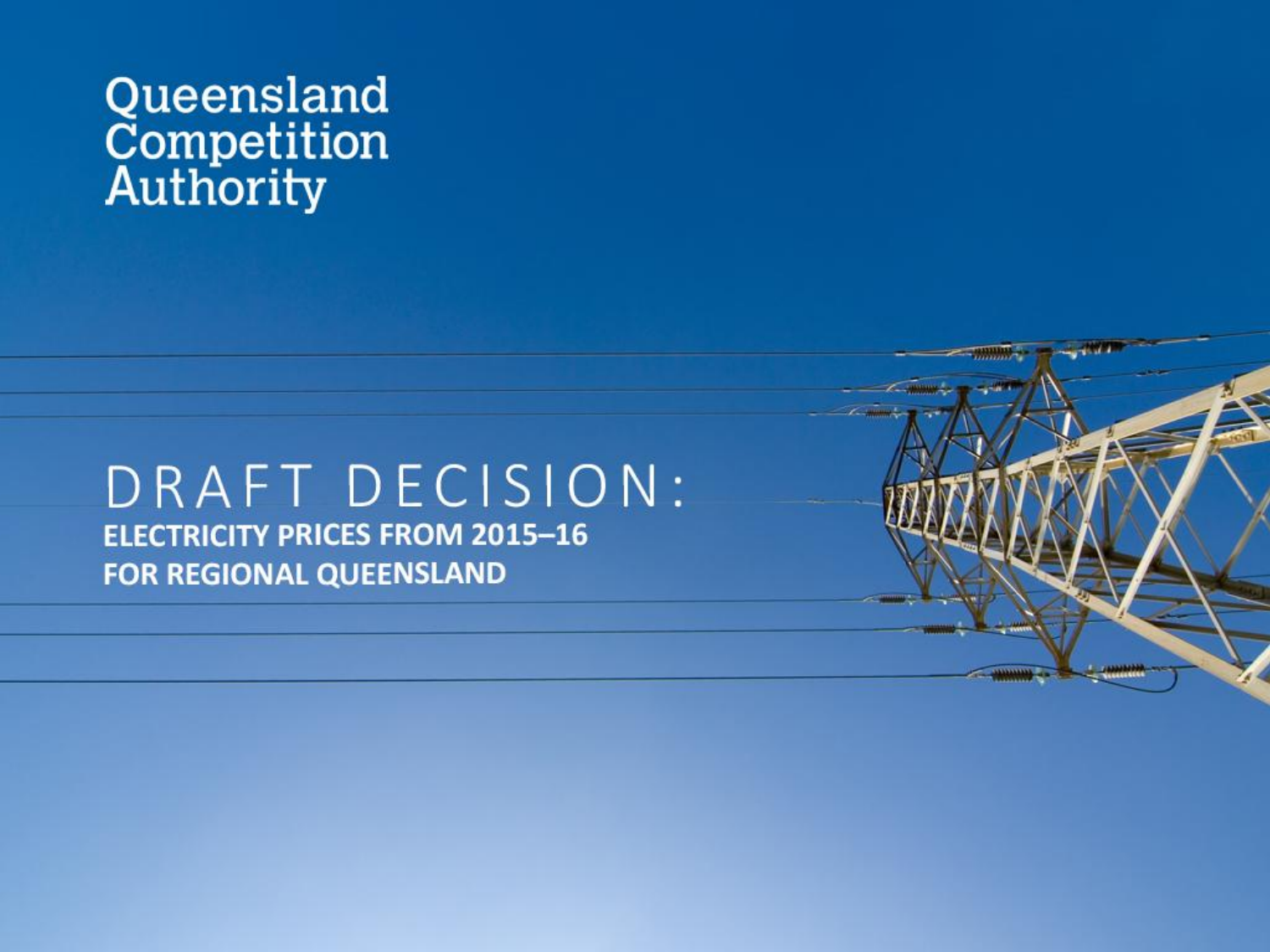# Background

- Prices deregulated in south east Queensland from 1 July 2015
- 2015-16 notified prices only apply in regional Queensland
- Uniform tariff policy remains in place
- UTP subsidy in  $2014 15 = $655$  million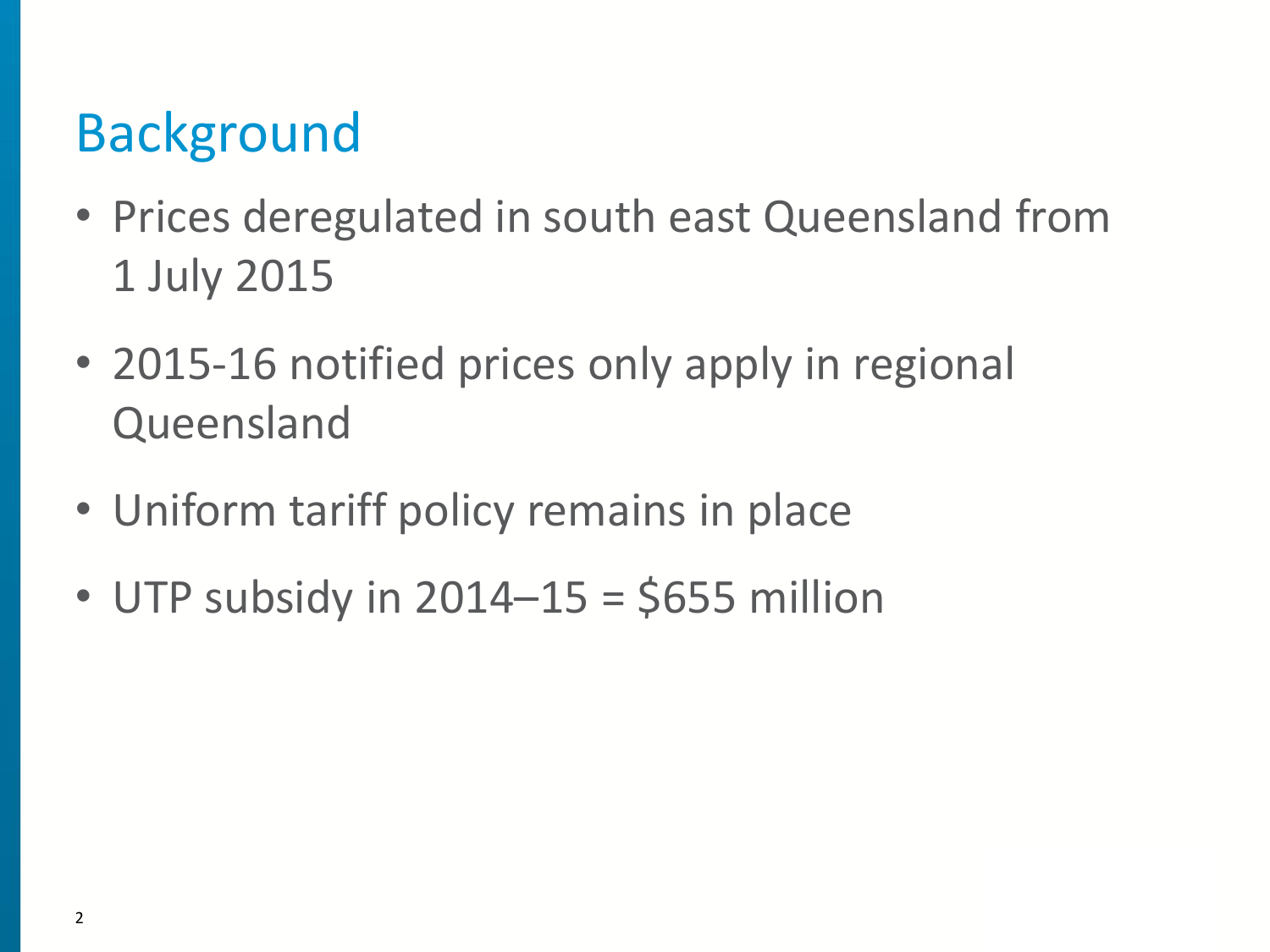#### **Issues**

- Conflict between considering costs of supply and maintaining the UTP
- Minister defines UTP as meaning that small regional customers should not pay more than expected standing offer prices available in south east Queensland
- QCA proposes to base prices on:
	- SEQ costs for residential and small business tariffs
	- SEQ cost levels, with Ergon tariff structures, for timeof-use tariffs 12 and 22
	- Lowest regional costs for large customer tariffs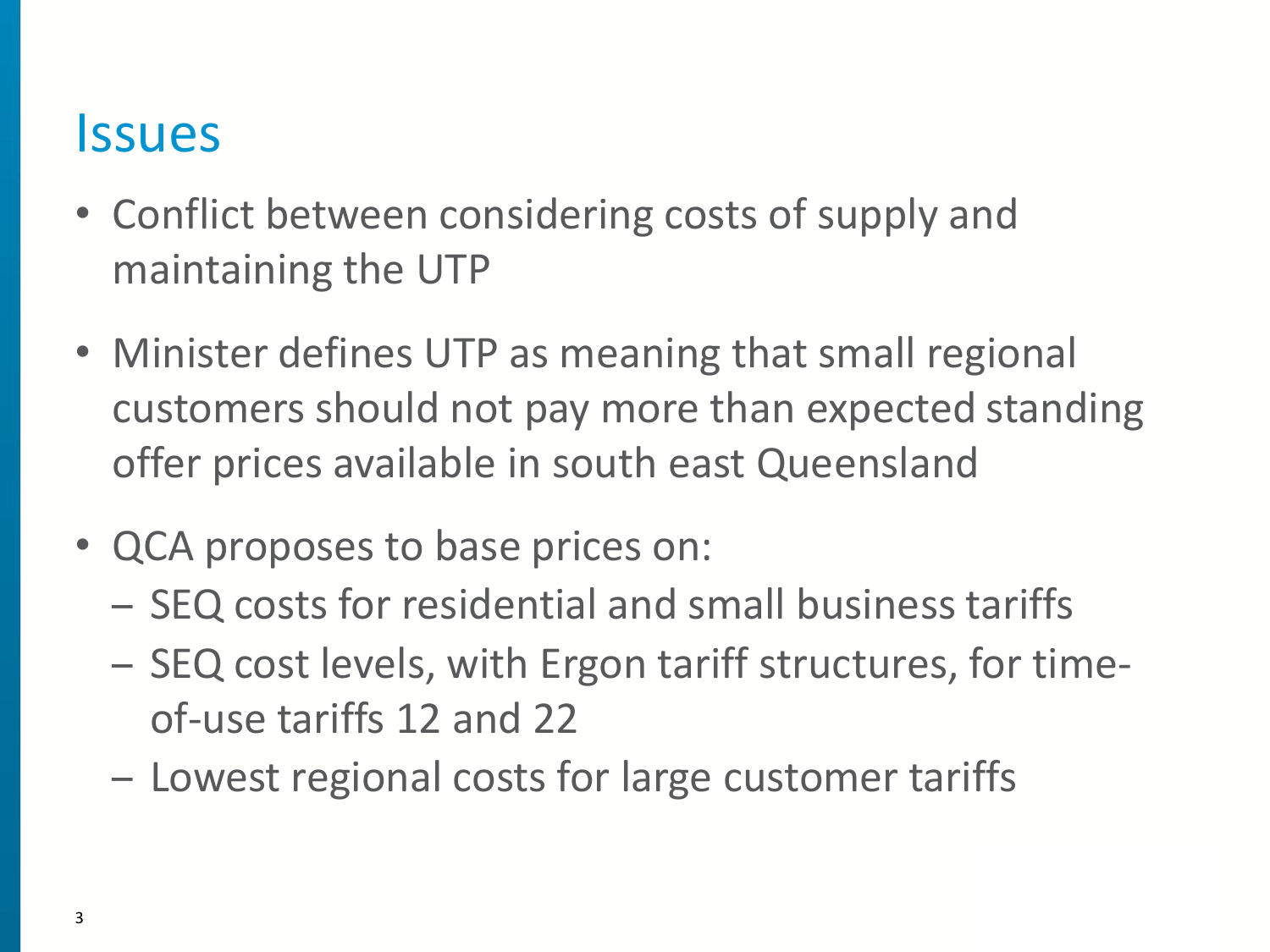# Methodology

- Methodology largely unchanged from previous years
- Network costs are based on draft tariffs and prices supplied by distributors
	- Tariffs 12 and 22A are based on Energex fixed charges and reduced Ergon consumption charges
- Wholesale energy costs are based on forecasts by ACIL, using a hedging, or market-based, approach
- Retail operating costs and margin estimated through benchmarking
- Headroom maintained at 5%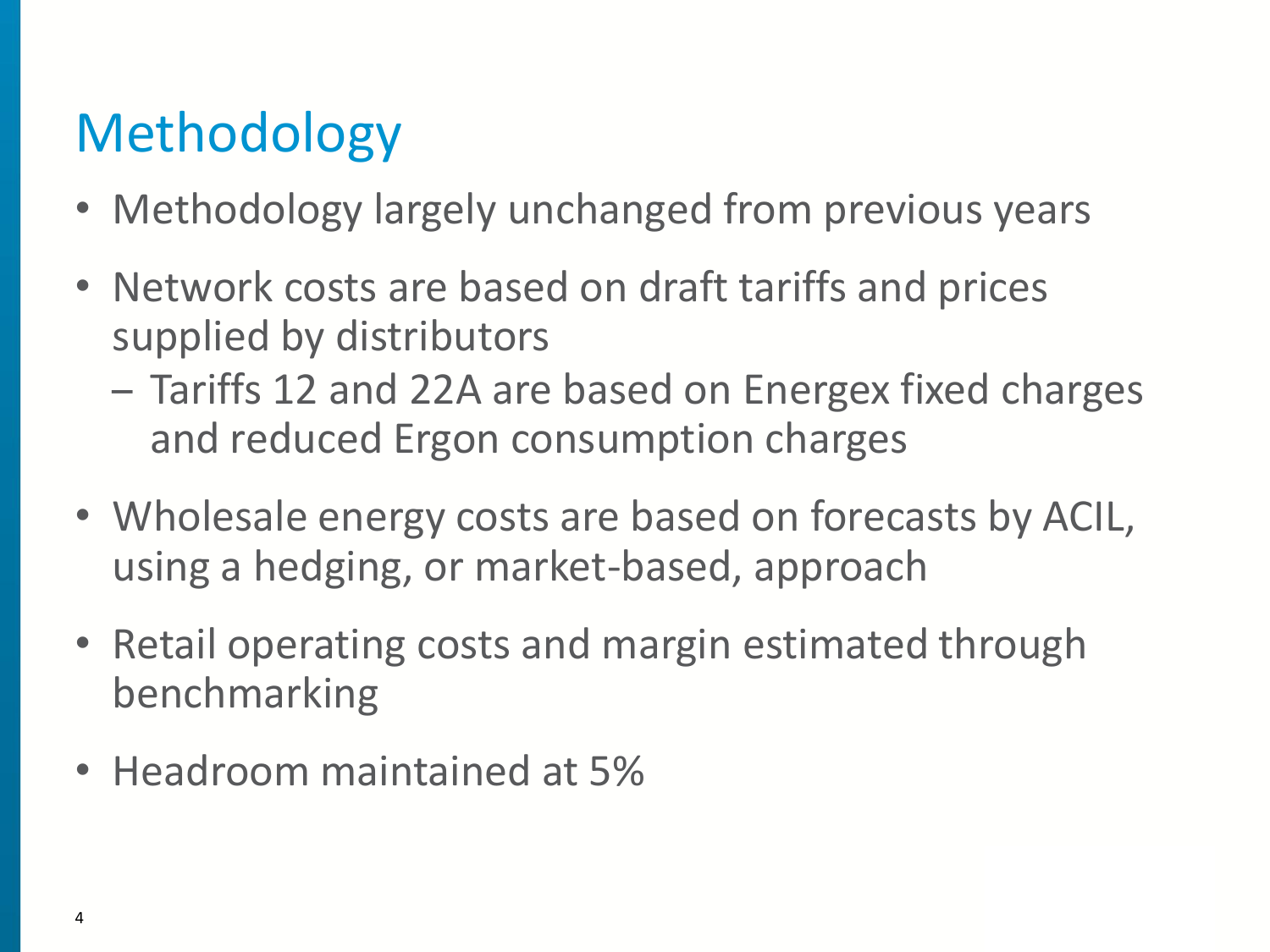### 2015-16 Network costs

- Network costs in the 2015-16 draft determination are based on distributor proposals to the AER
- High degree of uncertainty about final 2015-16 network costs
- AER preliminary determination on network revenue released on 30 April 2015
	- Similar determination on NSW distributor proposals saw large revenue reductions
- As with previous years, network costs for the final determination will be based on prices submitted by distributors to the AER in May 2015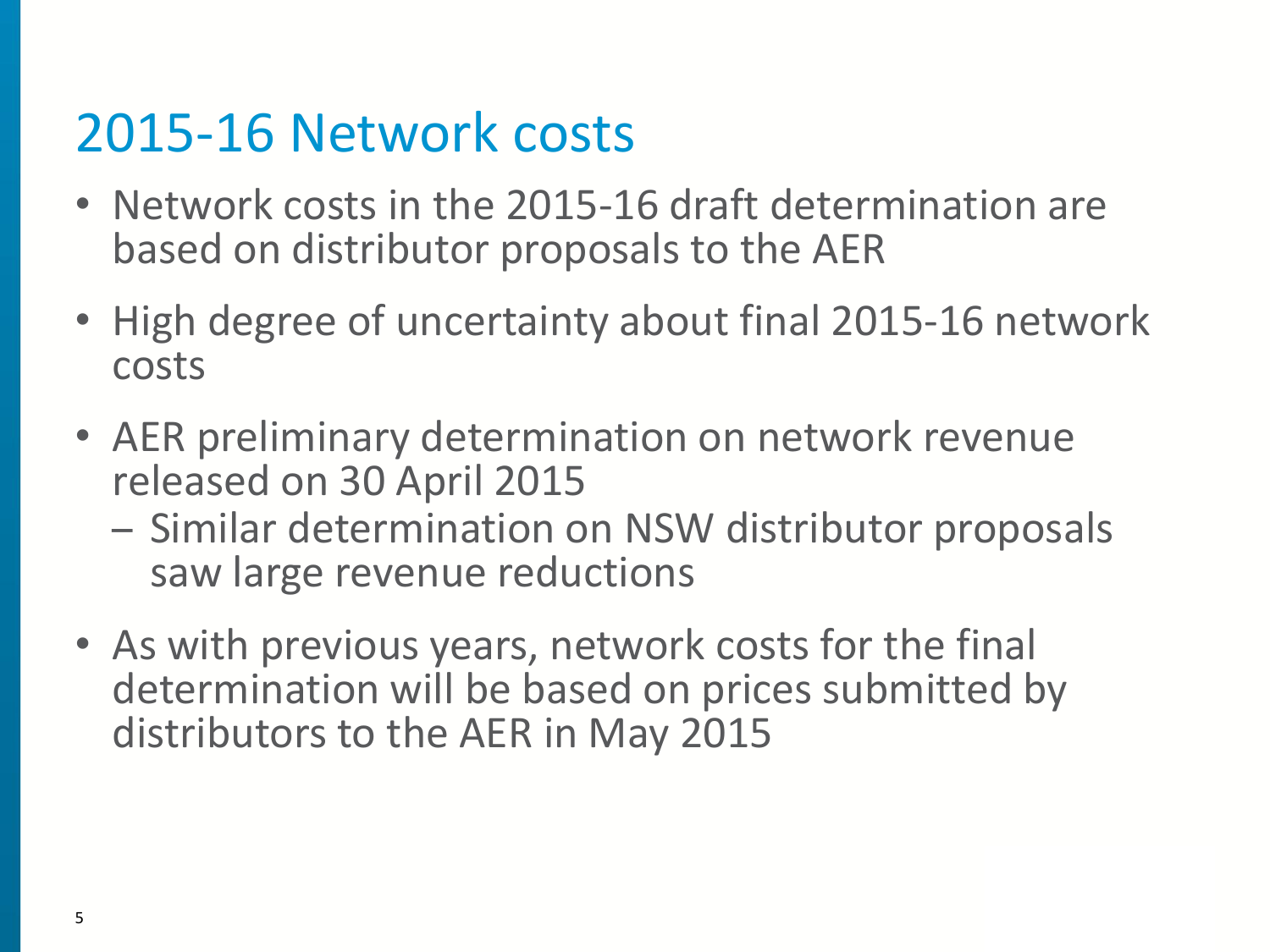# Tariff 11 rebalancing

- Historically, the tariff 11 fixed charge has been below cost and the variable charge has been above cost
- Our draft determination is to complete the 3 year transition to prices which reflect costs in south east Queensland

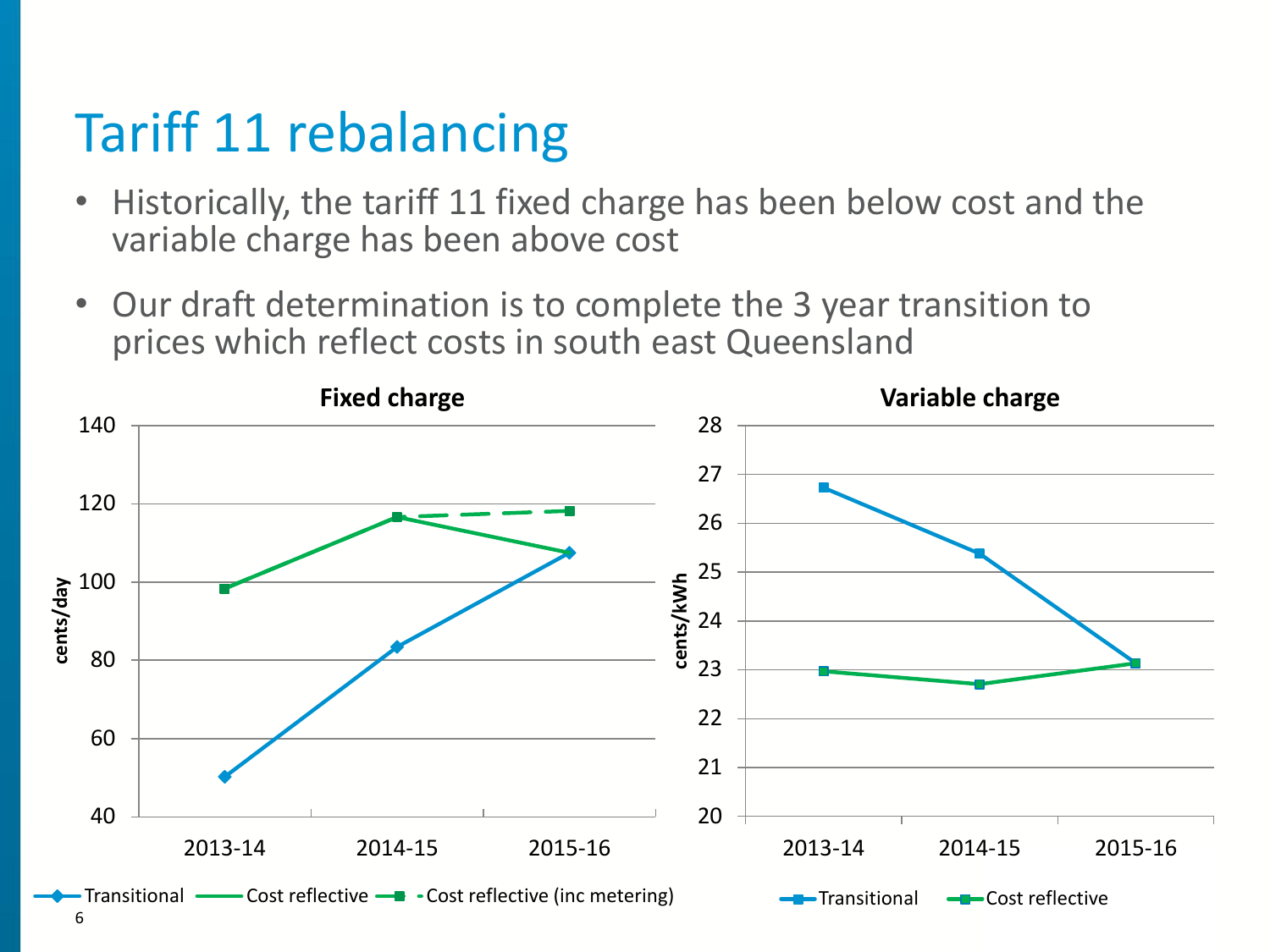## Typical residential tariff changes 2015–16

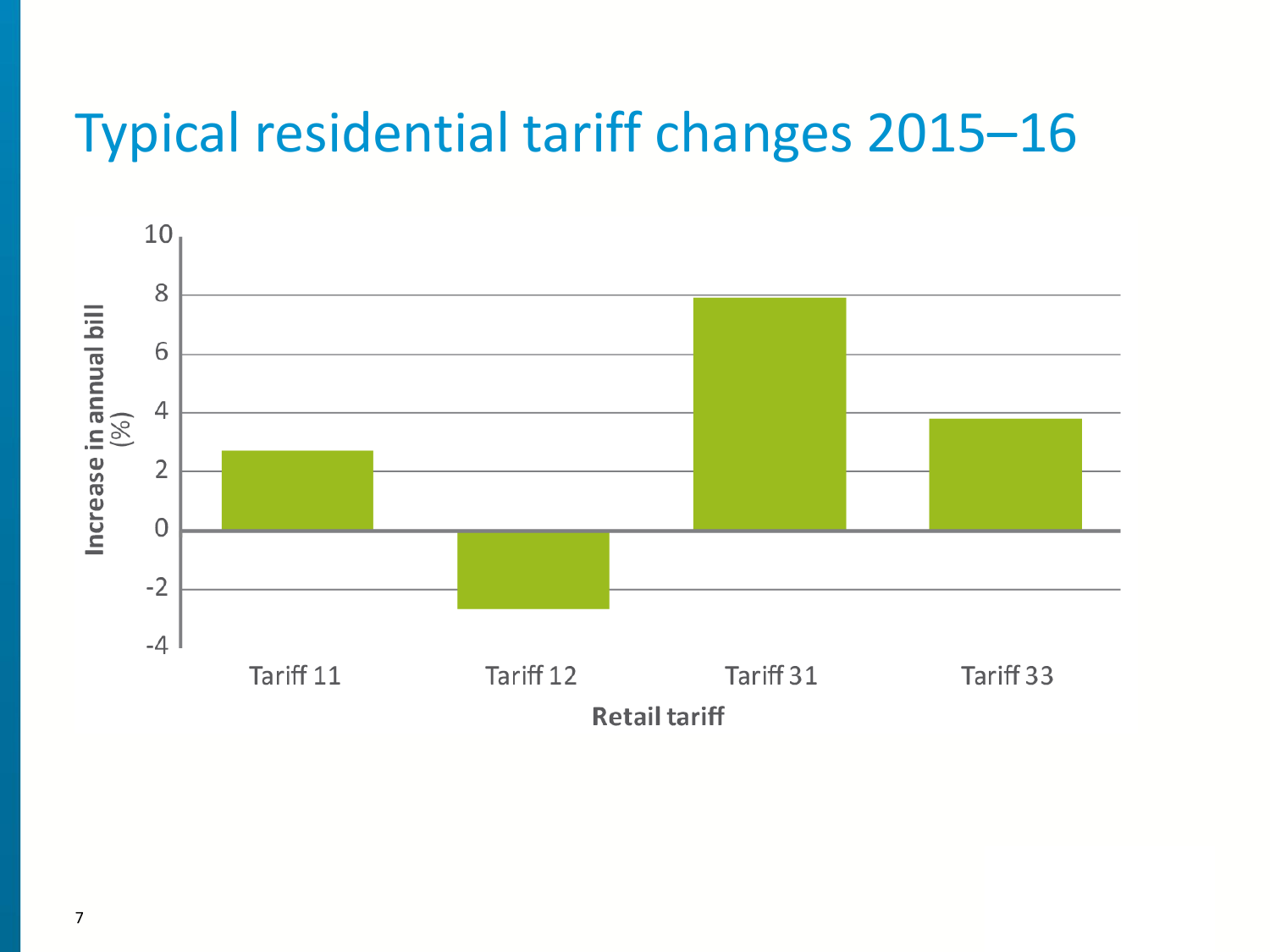### Changes to typical tariff 11 bill 2015–16

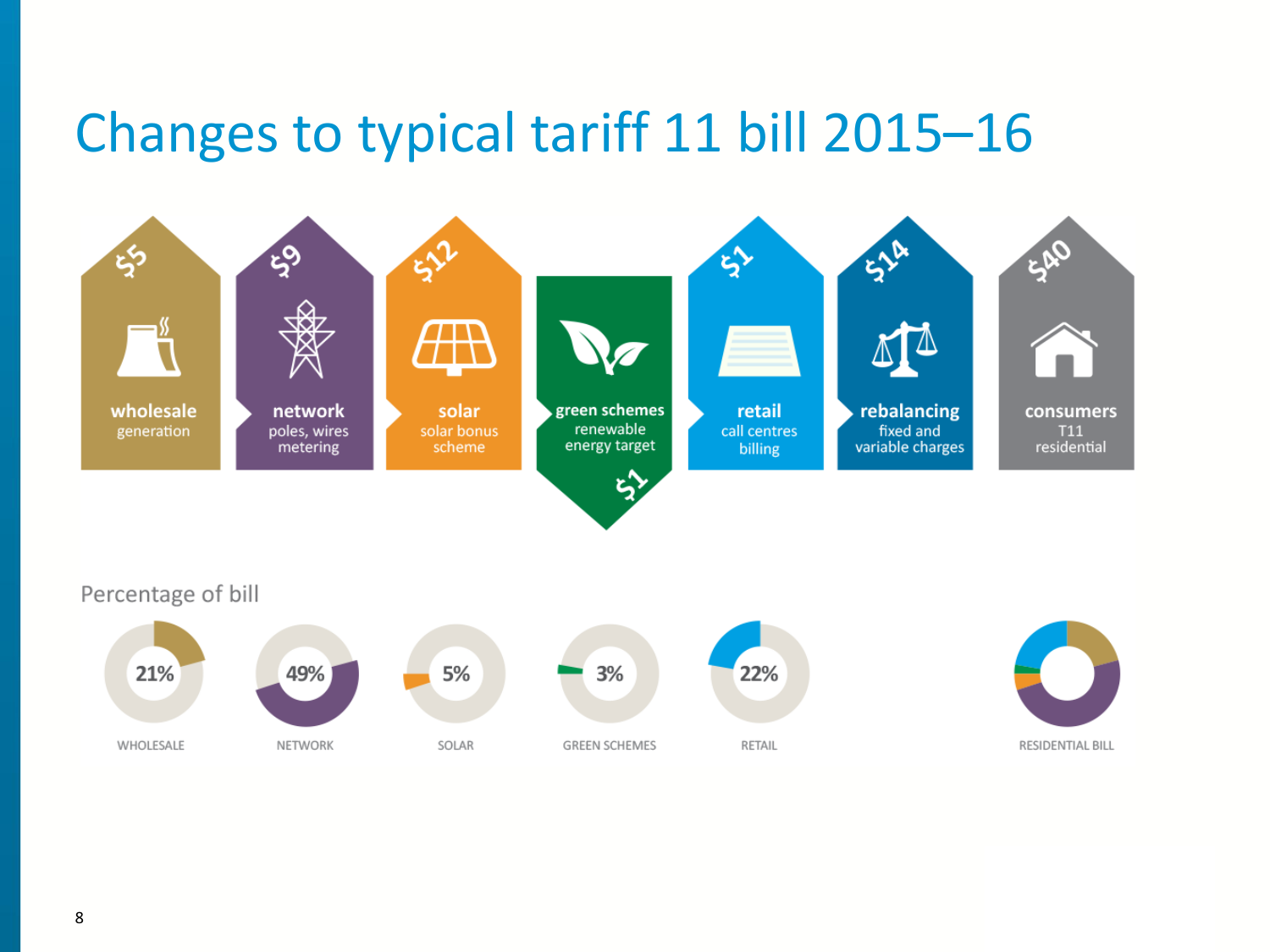# Typical business tariff changes 2015–16

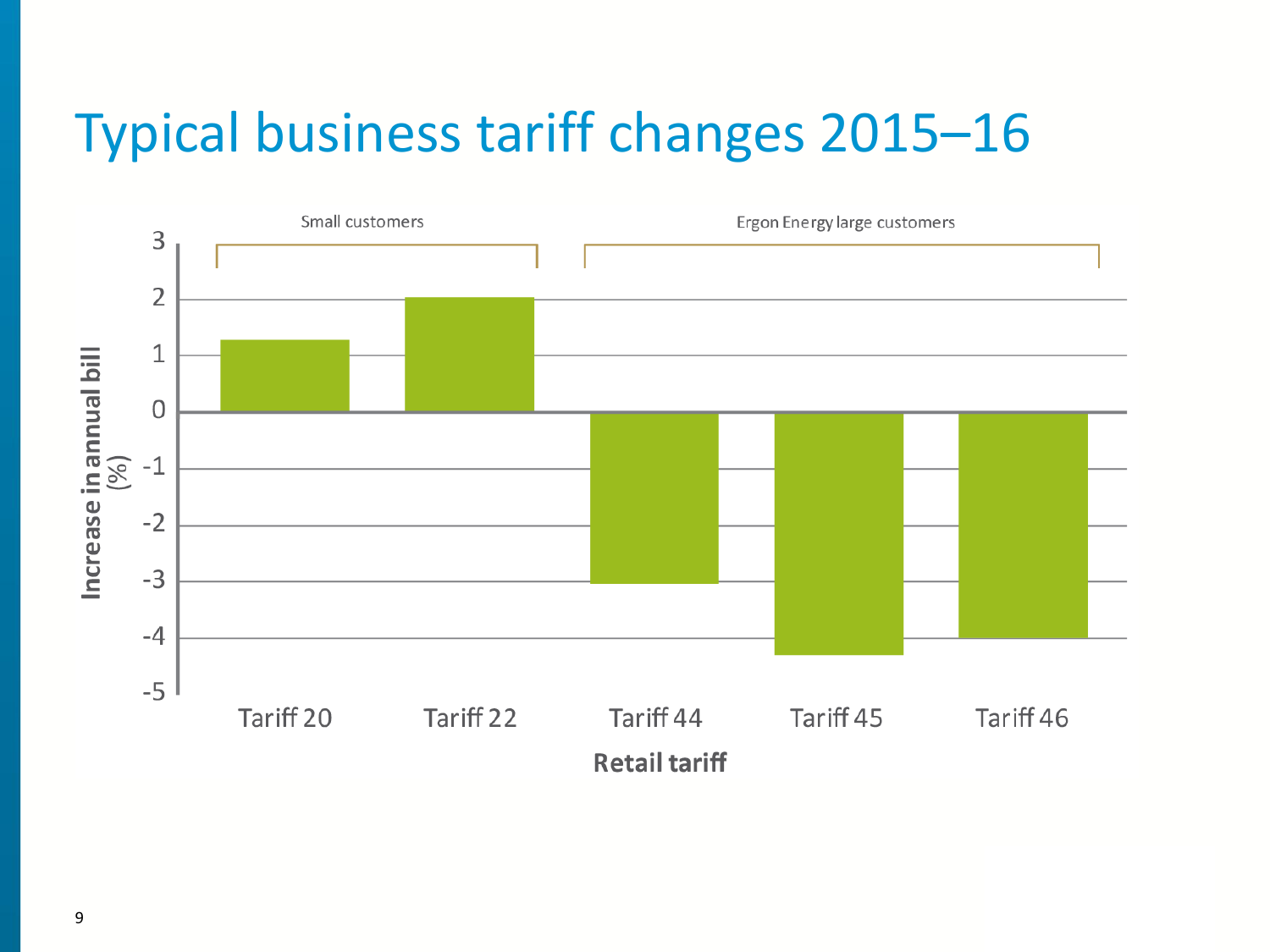#### Changes to typical tariff 20 bill 2015–16



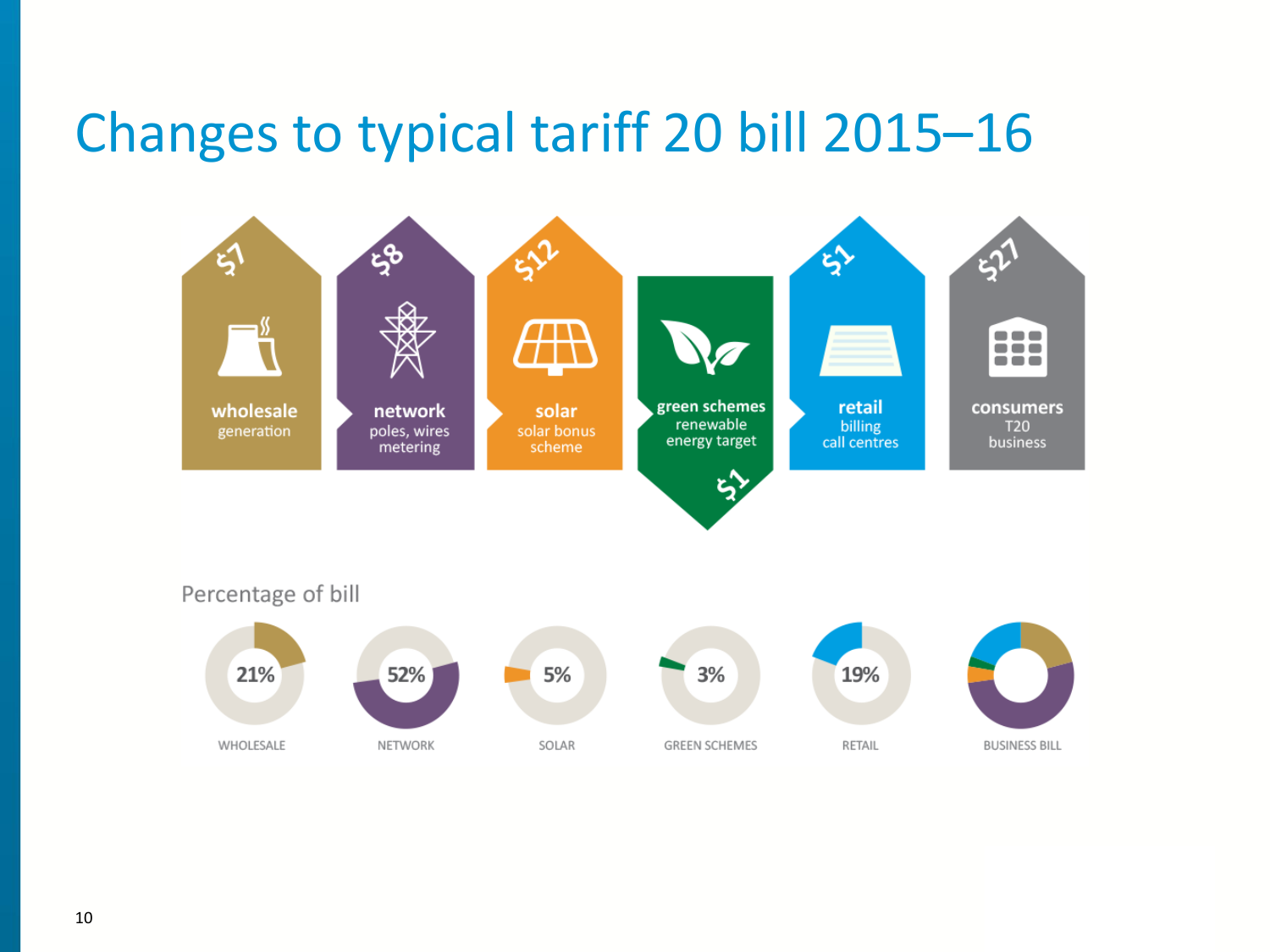# Transitional tariffs

- Around 35,000 customers on transitional tariffs
- QCA will shrink gap between transitional and standard business tariffs until they are phased out in 2020
- QCA proposes 5% increase to transitional tariffs in 2015–16
- QCA will review decision on transitional tariffs if forecast increases to other tariffs do not eventuate